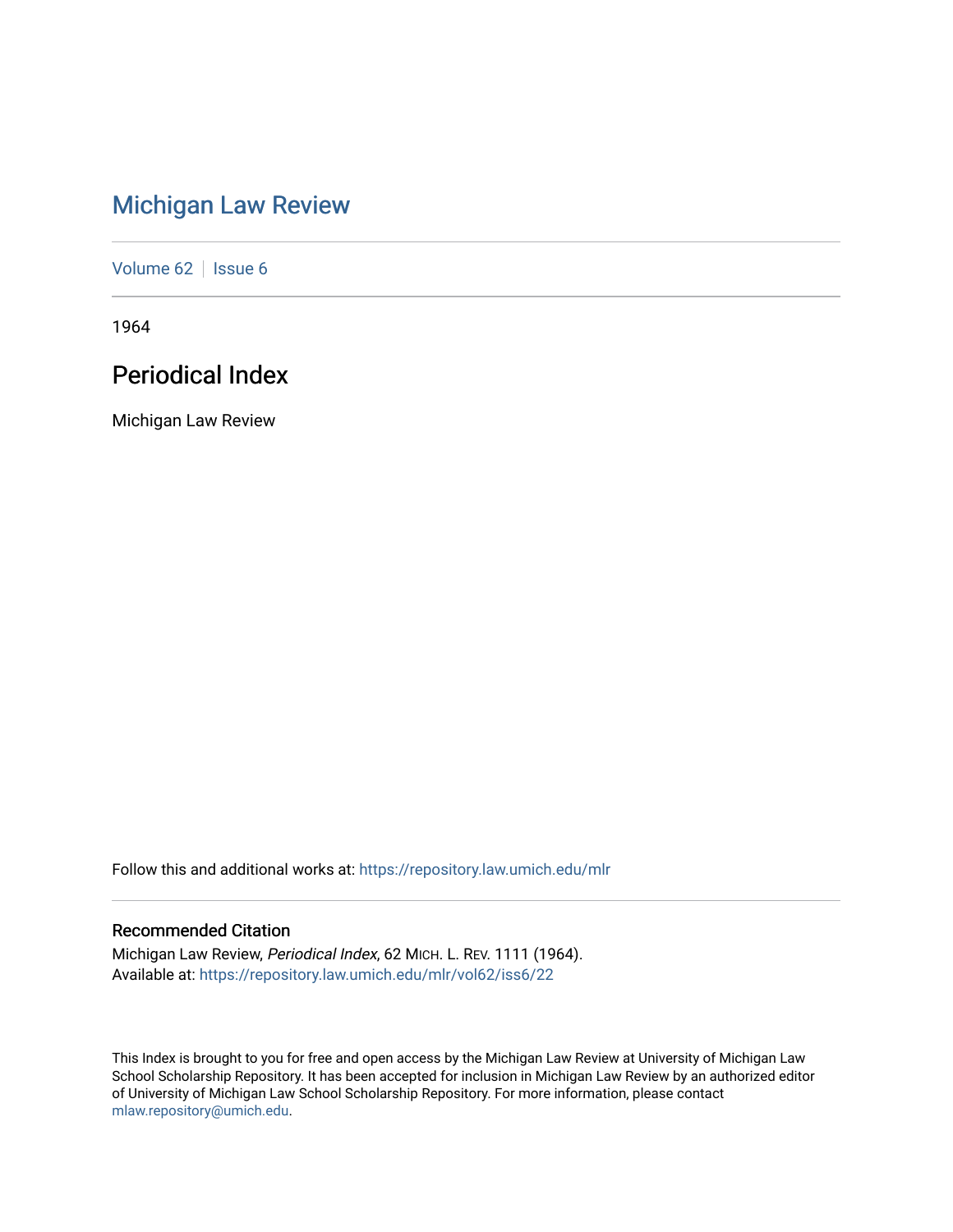## PERIODICAL INDEX

This index includes *articles, comments* and some of the longer *notes* which have appeared in leading law reviews since the publication of the last issue of this *Review.*  (a) indicates a leading article.

#### ADMINISTRATIVE LAW

Inquisitions by officials: a study of due process requirements in administrative investigations: II. (a) 0. John Rogge. 48 Minn. L. Rev. 557-596 (Jan.).

Regulation of program content by the FCC. 77 Harv. L. Rev. 701-716 (Feb.).

The lack of discovery in federal communications commission proceedings-an exercise in the denial of basic fairness. 32 Geo. Wash. L. Rev. 328-364 (Dec.).

The task of an administrative conference. (a) Robert Kramer and Arthur Selwyn Miller. 32 Geo. Wash. L. Rev. 169-192 (Dec.).

## ADMIRALTY

See also *Arbitration.*  Maritime contiguous zones. 62 Mich. L. Rev. 848-864 (March).

## Am RIGHTS

Conveyance and taxation of air rights. 64 Colum. L. Rev. 338-354 (Feb.).

## **ANNEXATION**

A study of recent amendments to California annexation laws. (a) Ronald E. Gother. II **U.C.L.A.L.** Rev. 41-55 (Nov.).

Stumbling giants-a path to progress through metropolitan annexation. 39 Notre Dame Law. 56-95 (Dec.).

## ANTITRUST LAW

Reciprocity, purchasing power and competition. (a) Lewis D. Asper. 48 Minn. L. Rev. 523-555 (Jan.).

The bank merger act and the antitrust law: hopeless conflict? 32 U. Cinc. L. Rev. 505-520 (Fall).

The rule of reason in antitrust law. (a) Lee Loevinger. 50 Va. L. Rev. 23-35 (Jan.).

## **ARBITRATION**

Arbitration in admiralty. (a) Gerard P. Watson. 24 Ohio St. L.J. 636-649 (Fall).

Arbitration of uninsured motorist endorsement claims. (a) Gerald Aksen. 24 Ohio St. L.J. 589-608 (Fall).

Dialogue upon the ramparts. (a) Albert S. Davis, Jr. 24 Ohio St. L.J. 609-616 (Fall). Quasi-legislative arbitration agreements.

64 Colum. L. Rev. 109-126 (Jan.).

The application of the United States arbitration act to Miller act suits. 50 Va. L. Rev. 105-140 (Jan.).

The place of commercial arbitration in multi-national and international organizations. 24 Ohio St. L.J. 617-635 (Fall).

#### **BANKS**

## See *Antitrust Law*, *Bills & Notes.*

## BILLS AND NOTES

The scope of the depositor's duty to prevent and discover alterations and forgeries of his checks. 16 Vand. L. Rev. 1201- 1216 (Oct.).

## CIVIL RIGHTS

Civil rights and the South: a symposium. Articles by Robert F. Kennedy, Sam J. Ervin, Jr., Arthur E. Sutherland, Jr., Paul R. Ervin, Berl I. Bernhard, Laurence W. Knowles, R. Carter Pittman, Martin E. Sloane, Charles J. Bloch, John G. Field, Marion A. Wright. 42 N.C.L. Rev. 1-178 (Dec.).

The decade of school desegregation progress and prospects. (a) Alexander M. Bickel. 64 Colum. L. Rev. 193-229 (Feb.).

## COLLECTIVE BARGAINING

Employer's duty to bargain about subcontracting and other "management" decisions. 64 Colum. L. Rev. 294-314 (Feb.).

The duty to bargain: law in search of policy. (a) Robert P. Duvin. 64 Colum. L. Rev. 248-292 (Feb.).

## **COMMUNISM**

The Soviet state of the entire peoplenon-Marxist "living Marxism." (a) Bernard A. Ramundo. 32 Geo. Wash. L. Rev. 315- 327 (Dec.).

## COMMUNITY PROPERTY

## See *Gifts.*

## CONSTITUTIONAL LAW

See also *Civil Rights, Free Speech.*  Constitutional rights of servicemen before courts-martial. 64 Colum. L. Rev. 127-149 ijan.).

Zoning, aesthetics, and the first amendment. 64 Colum. L. Rev. 81-108 (Jan.).

## CoPYRIGHT **LAw**

Copyrights and the common market. (a) Stan C. Kaiman. 32 Geo. Wash. L. Rev. 365-374 (Dec.).

## [ 1111]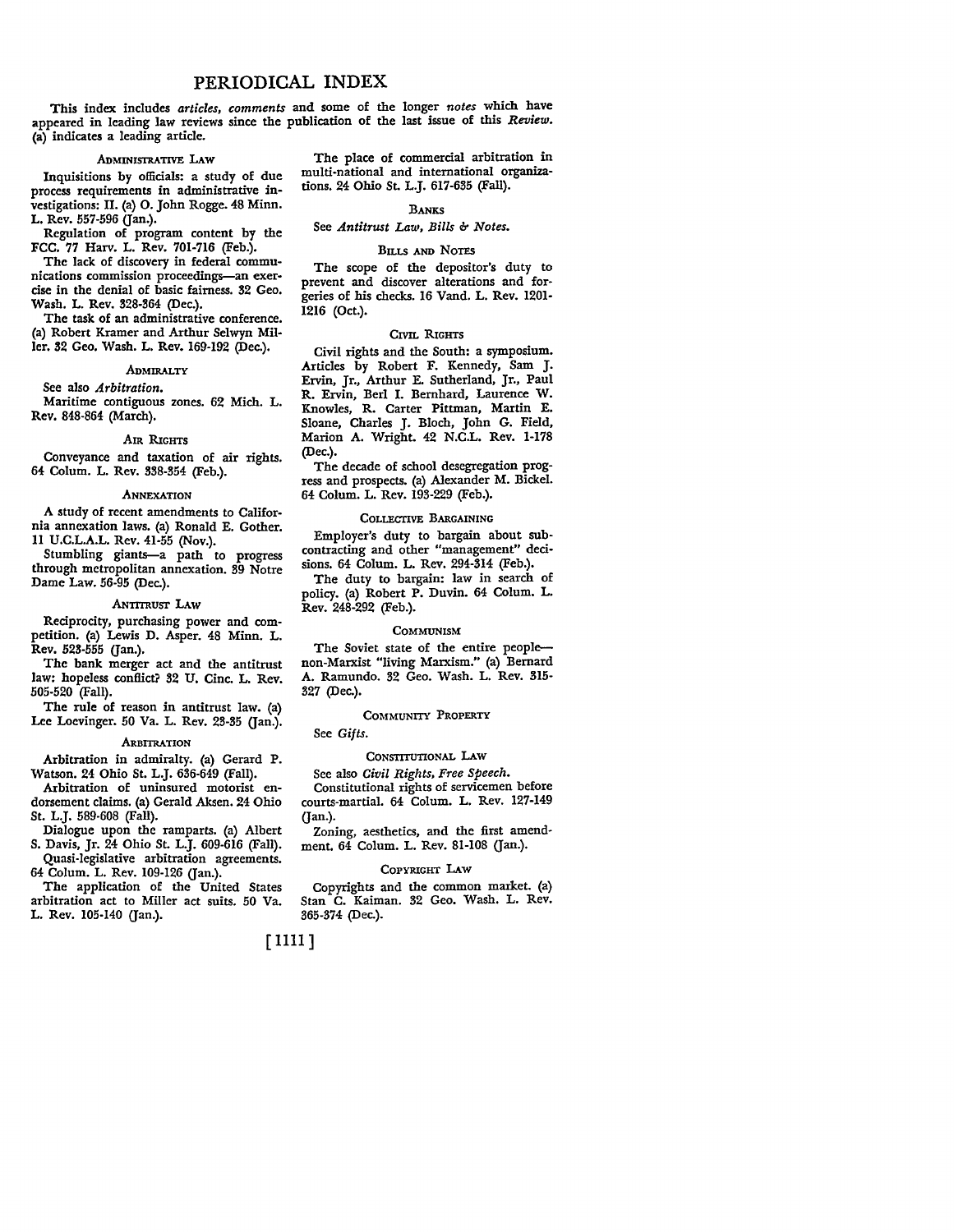Wihtol v. Crow: fair use revisited. (a) Jay L. Cooper. 11 U.C.L.A.L. Rev. 56-77 (Nov.).

#### **CORPORATIONS**

Shareholder validation of directors' frauds: the non-ratification rule v. the business judgment rule. 58 Nw. U.L. Rev. 807-819 (Jan.-Feb.).

## COURTS MARTIAL

## See *Constitutional Law.*

## DAMAGES

Unreason in the law of damages: the collateral source rule. 77 Harv. L. Rev. 741- 753 (Feb.).

## DOMESTIC RELATIONS

Child custody in a federal system. (a) Leonard G. Ratner. 62 Mich. L. Rev. 795- 846 (March).

Divorce with full faith and credit. 16 Vand. L. Rev. 1185-1201 (Oct.).

## EMINENT DOMAIN

State constitutional limitations on the power of eminent domain. 77 Harv. L. Rev. 717-729 (Feb.).

#### **EVIDENCE**

A survey of the expended exclusionary rule. (a) Peter H. Wolf. 32 Geo. Wash. L. Rev. 193-242 (Dec.).

Bullets, bar florins, and old boots: a report of the Indiana trial judges seminar on the judge's control over demonstrative evidence. (a) Thomas L. Shaffer. 39 Notre Dame Law. 20-34 (Dec.).

The future crime or tort exception to communications privileges. 77 Harv. L. Rev. 730-740 (Feb.).

FEDERAL COMMUNICATIONS COMMISSION See *Administrative Law.* 

#### FEDERAL PRE-EMPTION

Federal preemption and state conservation in Northern Natural Gas. 77 Harv. L. Rev. 689-699 (Feb.).

## FEDERAL PROCEDURE

Amendments of the federal rules of civil procedure, 1961-1963 (I). (a) Benjamin Kap• lan. 77 Harv. L. Rev. 601-643 (Feb.).

Federal criminal procedure-proposed rules on notice of alibi, depositions, and pre-trial conference. 39 Notre Dame Law. 35-43 (Dec.).

## FEDERAL TRADE COMMISSION

See also *Antitrust Law.* 

The federal trade commission: internal

organization and procedure. (a) Carl A. Auerbach. 48 Minn. L. Rev. 383-522 (Jan.).

#### FOREIGN INVESTMENTS

Protection of United States investments abroad: the investment guarantee program of the United States government. (a) William 0. Miller. 32 Geo. Wash. L. Rev. 288- 314 (Dec.).

The investment guaranty program: prob• lems of administration. 64 Colum. L. Rev. 315-337 (Feb.).

#### FoREIGN LAw

Culpa in contrahendo, bargaining in good in good faith, and freedom of contract: a comparative study. (a) Friedrich Kessler and Edith Fine. 77 Harv. L. Rev. 401-449 (Jan.). Soviet legal profession: recent develop• ments in law and practice. (a) Lawrence M. Friedman and Zigurds L. Zile. 1964 Wis. L. Rev. 32-77 (Jan.).

## FOREIGN POLICY

United States tax policy with respect to less developed countries. (a) Richard D. Kuhn. 32 Geo. Wash. L. Rev. 261-287 (Dec.).

## FREE SPEECH

Campus censorship: statute barring speakers from state educational institutions. 42 N.C.L. Rev. 179-199 (Dec.).

FULL FAITH AND CREDIT

## See *Domestic Relations.*

#### **GIFTS**

Gifts of community property: need for wife's consent. (a) Walter G. Schwartz. 11 U.C.L.A.L. Rev. 26-40 (Nov.)

## INTERNATIONAL LAW

See also *Copyright Law.*  Operational methodology and philosophy for accommodation of the contending **sys•**  tems of international law. (a) Edward McWhinney. 50 Va. L. Rev. 36-57 (Jan.).

#### **INVESTMENTS**

See also *Foreign Investments.*  Mutual funds and the investment advisory contract. 50 Va. L. Rev. 141-173 (Jan.).

#### JUDICIAL REvIEW

The subtle vices of the "passive virtues" -a comment on principle and expediency in judicial review. (a) Gerald Gunther. 64 Colum. L. Rev. 1-25 (Jan.).

## JURISPRUDENCE

A symposium on philosophy from law: compromise and decision making in the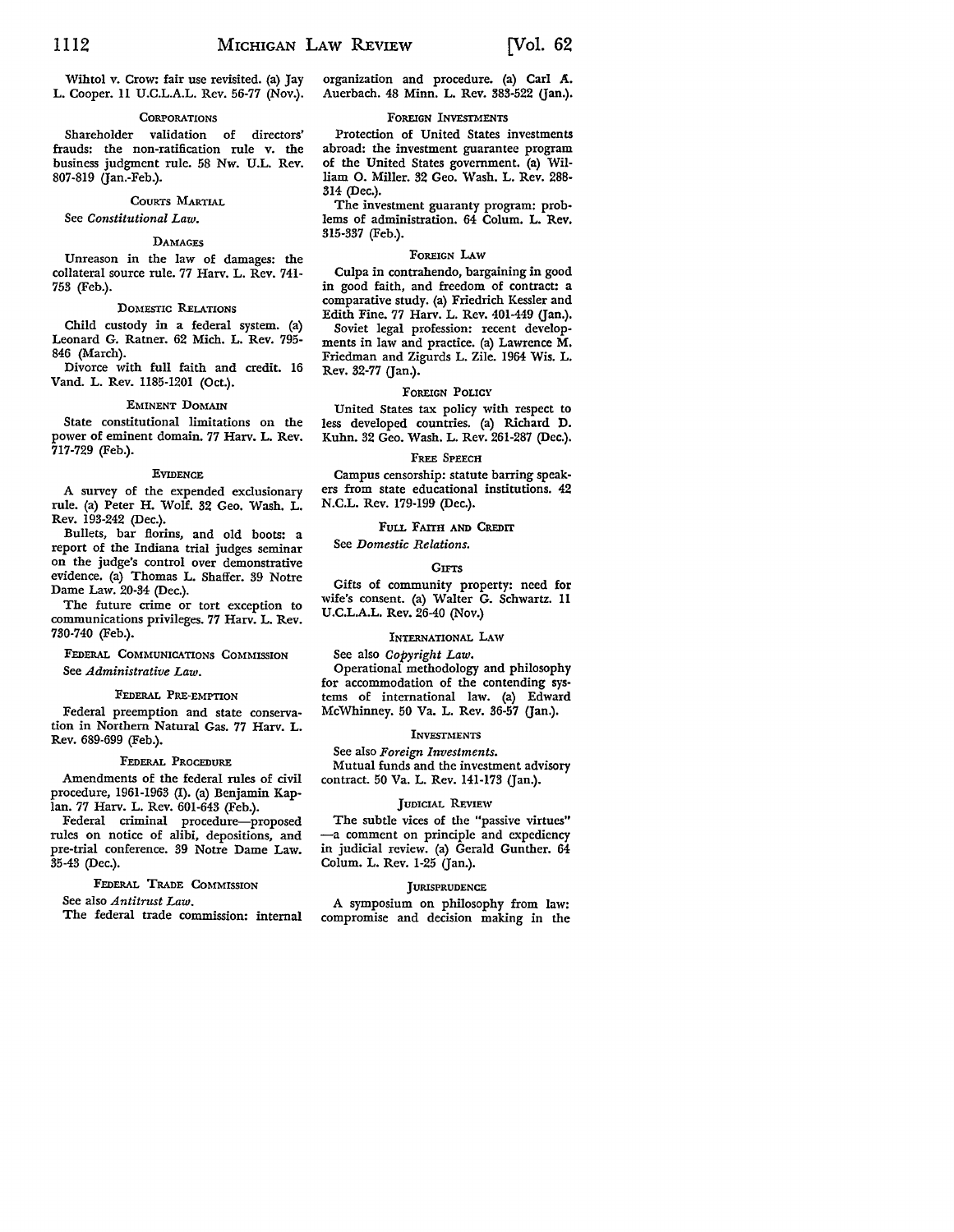resolution of controversies. Articles by Nathaniel L. Nathanson, F.S.C. Northrop, and John E. Coons. 58 Nw. U.L. Rev. 731- 805 (Jan.-Feb.).

## LABOR LAW

See also *Collective Bargaining.* 

The United Automobile Workers: past, present, and future. (a) Walter P. Reuther. 50 Va. L. Rev. 58-103 (Jan.).

## LAW AND PSYCHIATRY

Civil incompetency in the District of Columbia. (a) Elyce H. Zenoff. 32 Geo. Wash. L. Rev. 243-260 (Dec.).

## LAW ENFORCEMENT

Law enforcement in Kentucky. Report to the committee on the administration of justice in the Commonwealth of Kentucky by the Department of Law, John B. Breckinridge, Attorney General. 52 Ky. L.J. 1-263 (1963-1964).

The administration of complaints by civilians against the police. 77 Harv. L. Rev. 499-519 (Jan.).

## LEGAL HISTORY

See also *Supreme Court.* 

Holmes: the years of the common law. (a) Saul Touster. 64 Colum. L. Rev. 230-247 (Feb.).

Melancton Smith's minutes of debates on the new constitution. (a) Edited by Julius Goebel, Jr. 64 Colum. L. Rev. 26-43 (Jan.).

## OIL AND GAS LAw

See *Federal Pre-emption.* 

## PATENT LAw

On assignment of patent rights on inventions made under government research contracts. (a) Wassily Leontief. 77 Harv. L. Rev. 492-497 (Jan.).

## PRESIDENTIAL POWER

Presidential power: use and enforcement of executive orders. 39 Notre Dame Law. 44-55 (Dec.).

## PROPERTY LAW

See *Air Rights.* 

## RADIATION

Improving financial protection of the public against the hazards of nuclear power. (a) David F. Cavers. 77 Harv. L. Rev. 644° 688 (Feb.).

Radiation injuries: statute of limitations inadequacies in tort cases. (a) Samuel D. Estep and Thomas W. Van Dyke. 62 **Mich.**  L. Rev. 753-794 (March).

## **SALES**

## See *Uniform Commercial Code.*

## SCIENCE AND THE LAW

#### See also *Radiation.*

The dependence of science on law and government-the international geophysical year-a case study. (a) Gordon Brewster Baldwin. 1964 Wis. L. Rev. 78-118 (Jan.).

## SECURITIES REGULATION

Securities regulation in California: recent developments. (a) John G. Sobieski. 11 U.C.L.A.L. Rev. 1-25 (Nov.).

## SECURITY DEVICES

A comparison of land contracts and other security devices in Kentucky. (a) William F. Dolson. 32 U. Cine. L. Rev. 435-503 (Fall).

## SUPREME COURT

A judicial all-star nine. (a) George R. Currie. 1964 Wis. L. Rev. 3-31 (Jan.).

## TAXATION

See also *Foreign Policy, Air Rights.*  Earnings and profits discontinuities under the 1954 code. (a) Charles Rothwell Nesson. 77 Harv. L. Rev. 450-491 (Jan.).

The widow's allowance and the marital deduction. 77 Harv. L. Rev. 533-544 (Jan.).

## **TORTS**

See also *Radiation, Workmen's Compensation.* 

Defamation by mass communication media: some problems. 32 U. Cine. L. Rev. 520-530 (Fall).

## **TRADEMARKS**

Dilution: trademark infringement or willo'-the-wisp? 77 Harv. L. Rev. 520-532 (Jan.).

## TRANSPORTATION REGULATION

Transportation regulation: how much? how long? (a) Charles M. Davison, Jr. 50 Va. L. Rev. 5-22 (Jan.).

## UNFAIR TRADE

Accounting techniques for establishing a cost differential defense under the Robinson-Patman act. (a) 0. Wood Moyle. 39 Notre Dame Law. 1-19 (Dec.).

#### UNIFORM COMMERCIAL CODE

A comparison of California sales law and article two of the uniform commercial code. **11** U.C.L.A.L. Rev. 78-142 (Nov.).